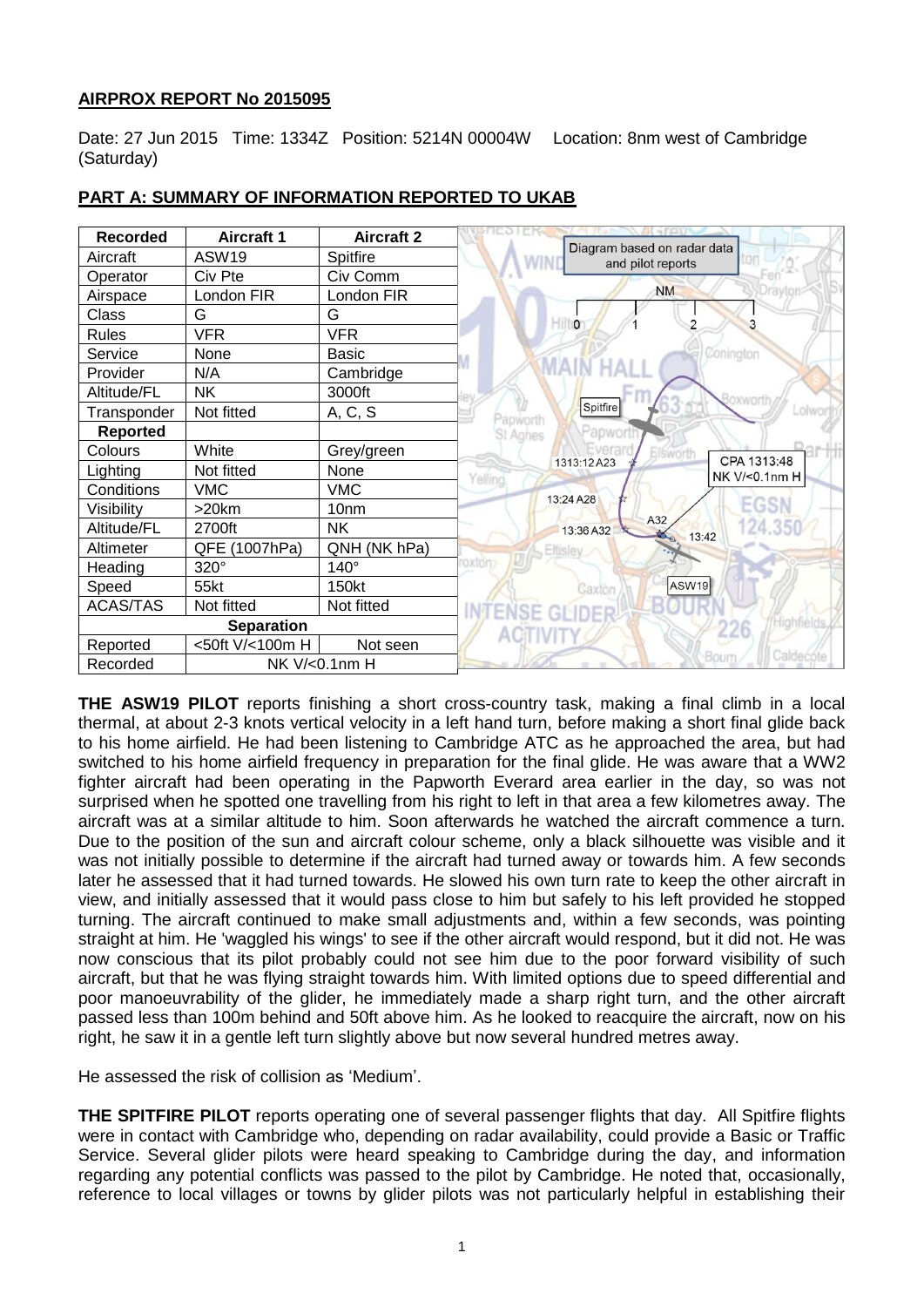position for someone with little local geographic knowledge. Numerous gliders were observed during the day, although the pilot was unaware of an Airprox and surmised that he did not see the subject glider. He noted that gliders were particularly difficult to see, especially if not turning, and that from information provided when the Airprox was reported to him, it may have been the case that the glider was obscured by the long nose of the Spitfire, and subsequently by the wing, if the aircraft was (as reported) in a turn. He also noted that passengers were briefed on the risks of flight in Class G airspace as part of the CAA approval, and were requested to point out traffic to the handling pilots. On this occasion, the passenger made no comment regarding the alleged Airprox and therefore the pilot assumed he saw nothing either.

**THE CAMBRIDGE CONTROLLER** did not file a report.

### **Factual Background**

The weather at Cambridge was recorded as follows:

METAR EGSC 271320Z 23009KT 170V290 9999 FEW048 20/11 Q1019 METAR EGSC 271350Z 25008KT 160V310 9999 FEW048 23/10 Q1019

#### **Analysis and Investigation**

### **CAA ATSI**

The Spitfire pilot was operating under a Basic Service from Cambridge Radar. He was observed on radar operating in the vicinity of Gransden Lodge. An intermittent primary only contact appeared on radar for a short period in an area the Spitfire had passed, but this could not be identified, and it was not possible to measure the CPA.

Under a Basic Service a controller is not required to monitor a flight and a pilot remains responsible for collision avoidance.

#### **UKAB Secretariat**

The ASW19 and Spitfire pilots shared an equal responsibility for collision avoidance and not to operate in such proximity to other aircraft as to create a collision hazard<sup>1</sup>. If the incident geometry is considered as head-on or nearly so then both pilots were required to turn to the right<sup>2</sup>. If the incident geometry is considered as converging then the Spitfire pilot was required to give way to the  $ASW19<sup>3</sup>$ .

#### **Comments**

## **BGA**

The BGA is encouraged by the awareness of the Spitfire pilot of his proximity to Gransden Lodge and the gliding taking place near there. It also demonstrates that if you operate in the near vicinity of a gliding site on a sunny summer weekend day, you may well encounter a glider.

#### **Summary**

 $\overline{a}$ 

An Airprox was reported when an ASW19 and a Spitfire flew into proximity at 1334 on Saturday  $27<sup>th</sup>$ June 2015. Both pilots were operating under VFR in VMC, the ASW19 pilot not in receipt of an Air Traffic Service and the Spitfire pilot in receipt of a Basic Service from Cambridge.

<sup>1</sup> SERA.3205 Proximity.

<sup>&</sup>lt;sup>2</sup> SERA.3210 Right-of-way (c) (1) Approaching head-on.<br><sup>3</sup> SERA.3210 Bight of way (a) (3) Converging

SERA.3210 Right-of-way (c) (2) Converging.